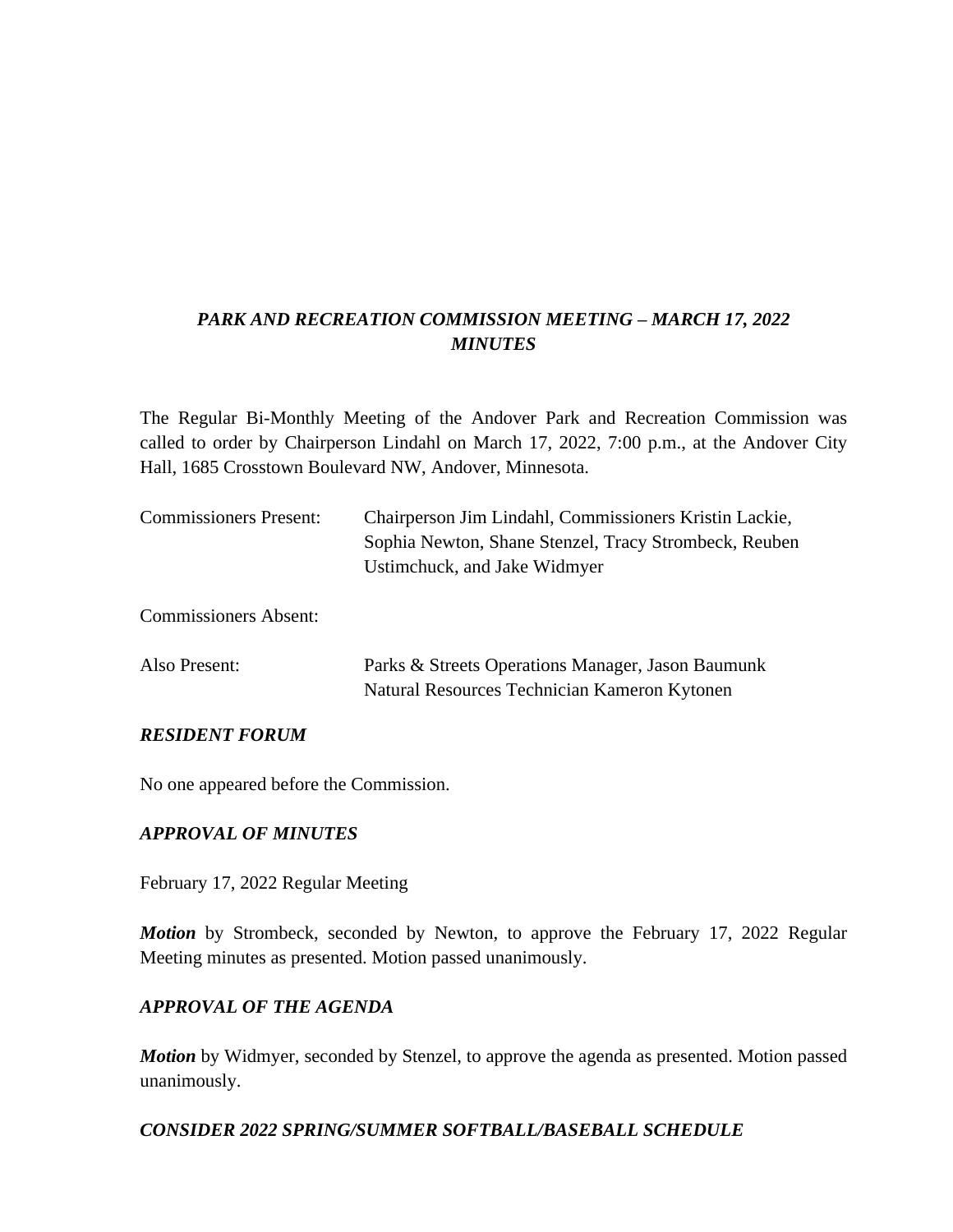*Regular Andover Park & Recreation Commission Meeting Minutes – March 17, 2022 Page* 2

The Park and Recreation Commission is requested to consider the 2022 Spring/Summer Softball/Baseball Schedules. Parks and Streets Operations Manager Baumunk stated the applications are similar to last year and there are no conflicts.

Commissioner Strombeck asked why Andover resident participation in the Andover Athletic Association was so low. Mr. Baumunk stated he did not get an answer as to why it was so low.

*Motion* by Stenzel, seconded by Widmyer, to approve 2022 Spring/Summer Baseball/Softball Schedules. Motion passed unanimously.

## *CONSIDER 2022 SPRING/SUMMER SOCCER/LACROSSE SCHEDULE*

The Park and Recreation Commission is requested to consider approving the 2022 spring and summer schedule for soccer and lacrosse. Parks and Streets Operations Manager Baumunk stated the applications are similar to last year. Mr. Baumunk noted that he is waiting on the YMCA schedule for the City Hall fields.

*Motion* by Strombeck, seconded by Newton, to approve the 2022 Softball and Baseball Tournament. Motion passed unanimously.

## *OUTSTANDING ITEMS*

- **1. Completed Projects:** nothing new to report.
- 2. **On-going Projects:** Received bids for Rose, Prairie Knoll, and Strootman playgrounds. Mr. Baumunk will send out emails to residents with playground options.
- 3. **On-Hold Projects:** Youth/bike trail.
- 4. **Other Items of Interest:** Kelsey Round Lake Park grant for boardwalk. Sunshine Park ballpark fencing will be installed. Commissioner Strombeck asked staff to look into installing netting to protect fans around the building at Sunshine Park. Mr. Baumunk stated staff are looking into it. Mr. Kytonen stated the City received a grant from Great River Greening for Timber Rivers and Strootman Parks to remove invasive species and thinning out understory.
- 5. **Parks Maintenance Update:** presented in the staff report. Mr. Baumunk reviewed attendance numbers for skating rinks this past winter.

## *CHAIR'S REPORT*

Commissioner Stenzel offered congratulations to the Andover High School Hockey teams on their State Championships. Commissioner Strombeck offered her congratulations as well.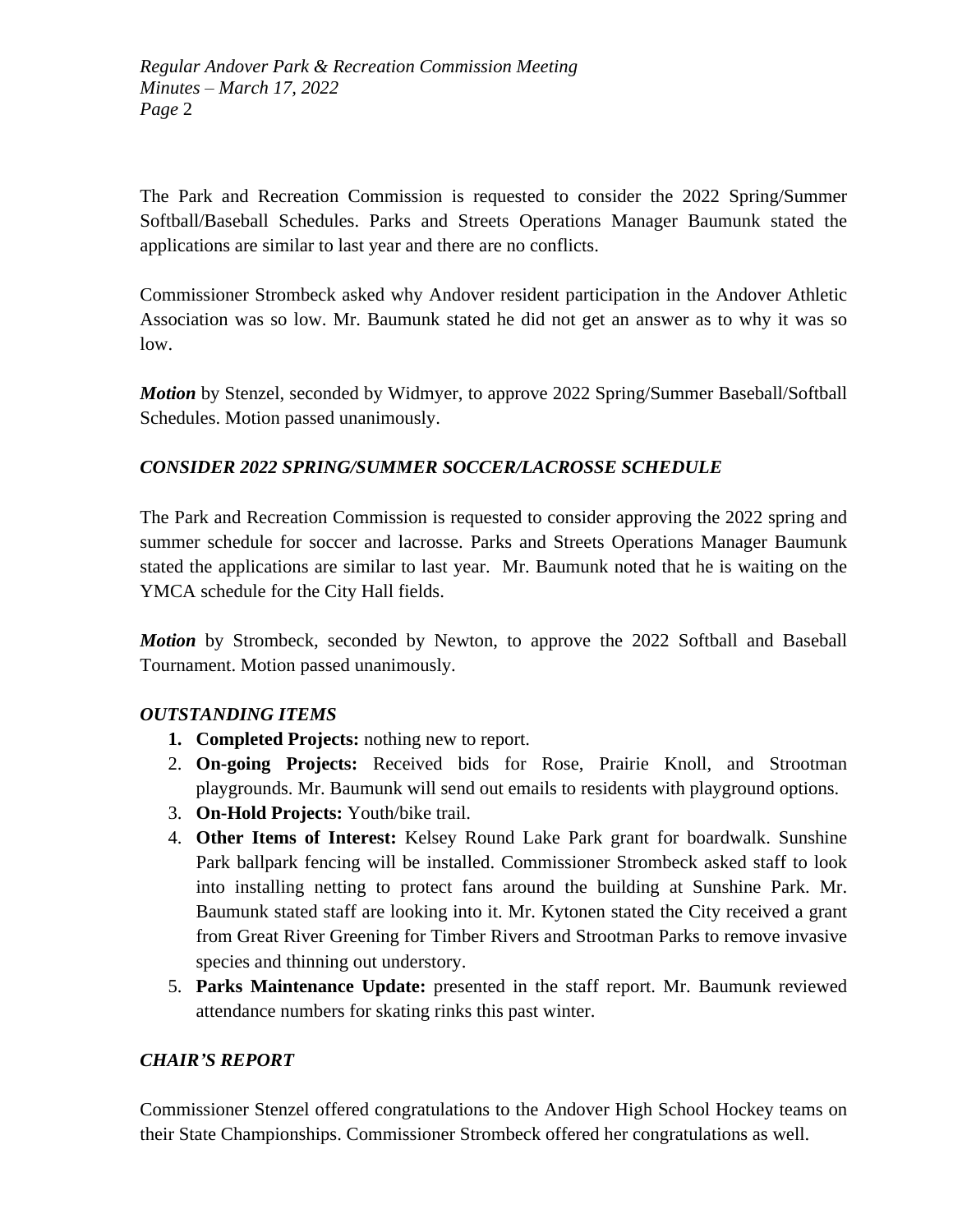*Regular Andover Park & Recreation Commission Meeting Minutes – March 17, 2022 Page* 3

Commissioner Newton reminded staff and the Commission to schedule the summer 2022 movie nights. Mr. Baumunk stated he will bring the schedule to the next meeting.

Commissioner Widmyer asked when the turf will go in the sports complex. Mr. Baumunk stated it went in last week.

Chairperson Lindahl noted appreciation for former Park and Recreation Commissioners Scott Roth and Mark Miskowiec for their service.

Chairperson Lindahl reminded the public that the fields are not open and not to use them until the City opens them.

## *ADJOURNMENT*

*Motion* by Stenzel, seconded by Newton, to adjourn the meeting at 7:15 p.m. Motion passed unanimously.

Respectfully Submitted,

Shari Kunza, Recording Secretary *TimeSaver Off Site Secretarial, Inc.*

## *PARK AND RECREATION COMMISSION WORKSHOP MEETING MARCH 17, 2022 MINUTES*

The Workshop Meeting of the Andover Park and Recreation Commission was called to order by Chair Lindahl on March 17, 2022, 7:20 p.m., at the Andover City Hall, 1685 Crosstown Boulevard NW, Andover, Minnesota.

| <b>Commissioners Present:</b> | Chair Jim Lindahl, Commissioners Jake Widmyer, Tracy<br>Strombeck, Sophia Newton, Shane Stenzel, Reuben Ustimchuk,<br>and Kristin Lackie |
|-------------------------------|------------------------------------------------------------------------------------------------------------------------------------------|
| <b>Commissioners Absent:</b>  | <b>None</b>                                                                                                                              |
| Also Present:                 | Parks & Streets Operations Manager, Jason Baumunk<br>Natural Resources Technician, Kameron Kytonen                                       |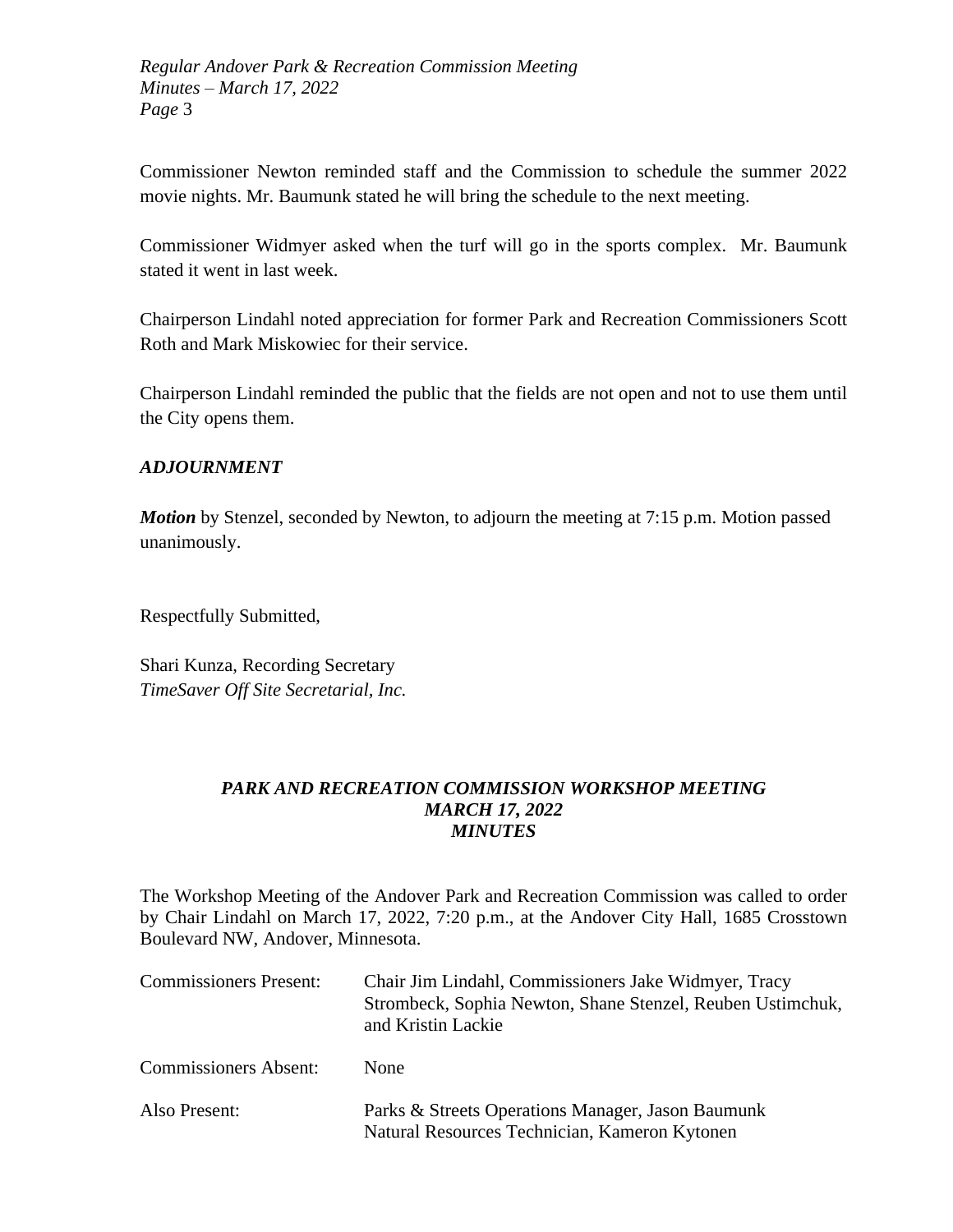## *DISCUSS OPEN SPACE COMMISSION INVOLVEMENT IN PASSIVE PARKS*

Kameron Kytonen presented a suggestion that was brought up from City Council to involve the Open Space Commission (now called the Nature Preserve Commission) in the management of the unmaintained passive parks.

Commissioner Lackie asked how this would affect any future plans or development in the passive parks. Chair Lindahl stated because it is still Park property the Park & Recreation Commission would not lose jurisdiction over them. Commissioner Strombeck voiced her opinion in favor of it stating that the Open Space Commission members are more experts on nature preservation and could bring advice or suggestions for improvement to these areas.

The question was asked by Commissioner Stenzel what the role of the Open Space Commission is. Mr. Kytonen discussed how the commission was formed in 2006 and explained their role in the management and preservation of the Open Space Preserves in Andover. Commissioner Stenzel asked what the difference is between Parks and Open Spaces and discussed if there is a benefit to managing the Open Spaces the same way we manage the Park system. His recommendation would be to combine the Open Space Commission and the Park and Recreation Commission.

Mr. Baumunk stated he would have to research what stipulations were put in place in City Code upon the creation of the Open Space Commission and if that Commission can be changed at this point. He also stated that this started as an informal way for the Open Space Commission get involved in the management of the unmaintained park areas such as Dehn's Park. Dehn's Park is a section of Park land that is mostly wetland and will be left natural due to no space improvements such as a playground or trail.

Commissioner Strombeck asked if Mr. Kytonen, who is a member of the Open Space Commission, what his initial thoughts were to this idea. He stated he was open to it and it sounded intriguing for the group. That it would give some attention to these Passive Parks that are not currently getting much attention. Commissioner Stenzel commented that if there are improvement that could be made or suggestions that it gets brought to the Park & Recreation Commission.

Chair Lindahl suggested to continue the conversation after Mr. Baumunk researches the City Code as to what if anything can be done to modify the Open Space Commission as it currently operates.

*DISCUSS ADMINSTRATIVE APPROVAL FOR SOFTBALL/BASEBALL TOURNAMENTS. (CONT. FROM 02/27/2022)* 

## *DISCUSS ADMINSTRATIVE APPROVAL FOR FIELD USE APPLICATION. (DISCUSSED TOGETHER WITH ABOVE ITEM)*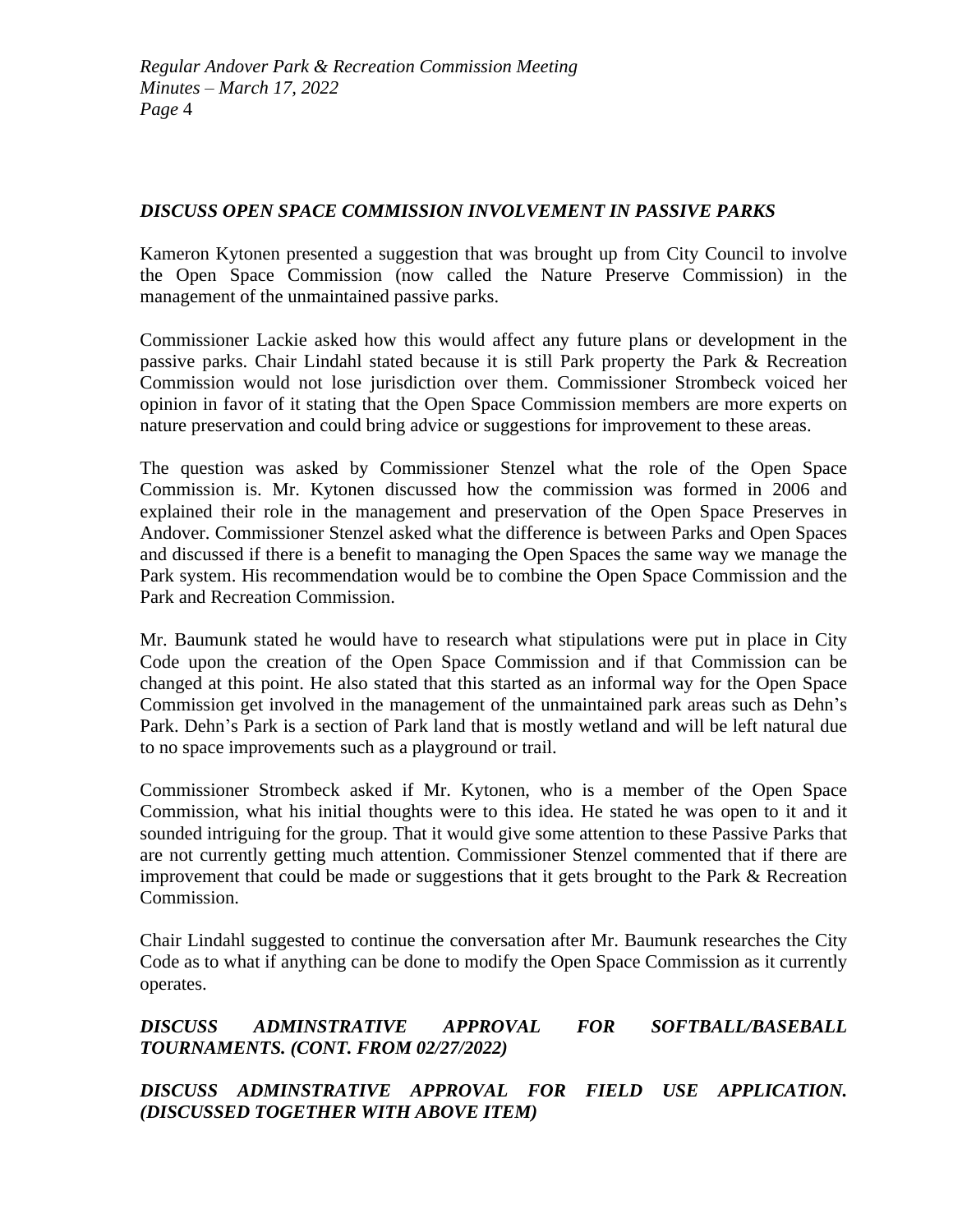Parks & Streets Operations Manager Jason Baumunk stated item B and item C are very similar and will be discussed together. Mr. Baumunk stated that putting together official packet items is a time-consuming process and generates a lot of paperwork for items that are almost always approved without discussion. He stated there would be situations that would be brought forward to the Park & Recreation Commission for direction. Any requests for waiver of fee's, scheduling conflicts that can not be resolved, and anything outside of the Field Use Policy or Tournament Application.

Mr. Baumunk commented that the role of the Park & Recreation Commission is allocate park athletic fields in a fair and equitable manner, based on recommendation from users and city staff. He feels this is done through setting and reviewing policies and criteria on the applications. As applications get submitted, they are reviewed to ensured that they meet the criteria set forth on the application and the Field Use Policy. If all items are met, the requested facilities are scheduled in the order of who gets priority as defined in the policy.

Commissioner Stenzel commented his favor for this change. He stated he would like to see a report with just the number for each user, like what they get for the Community Center. He also recommended doing an annual review of the Field Use Policy and the fee schedules before the City finalizes the budget each fall.

Commissioner Newton discussed the possibility of moving into more online applications and schedules as discussed at the previous meeting and the benefits.

It was asked by Commissioner Lackie about the costs related to moving applications and schedules to an online format. Mr. Baumunk stated those changes can be done in house and shouldn't have a cost associated with that. Commissioner Stenzel offered any help with this as he does this aa part of his employment currently.

Commission Strombeck stated she did check with two other cities as if they operate this way and both said they do. She discussed her hesitations to give up approving the schedules. Commissioner Widmyer responded that he feels it is their role is to create policy, and it is City staff's job to enforce those policies. He stated he agrees with Commission Stenzel that they should look at these policies, fee schedules and applications yearly.

Chair Lindahl commented he agrees with moving to administrative approval, and the items listed to be brought forward fall under the realm of the Park & Recreation Commission to give direction on.

Mr. Baumunk stated going forward he will prepare and bring reports to the Park & Recreation Commission for filed use and Andover youth participation numbers.

## *OTHER ITEMS*

Commissioner Strombeck wanted to go on record to request the LPE's from the gambling associations. Stating this information is handy to have when making decisions on items in the